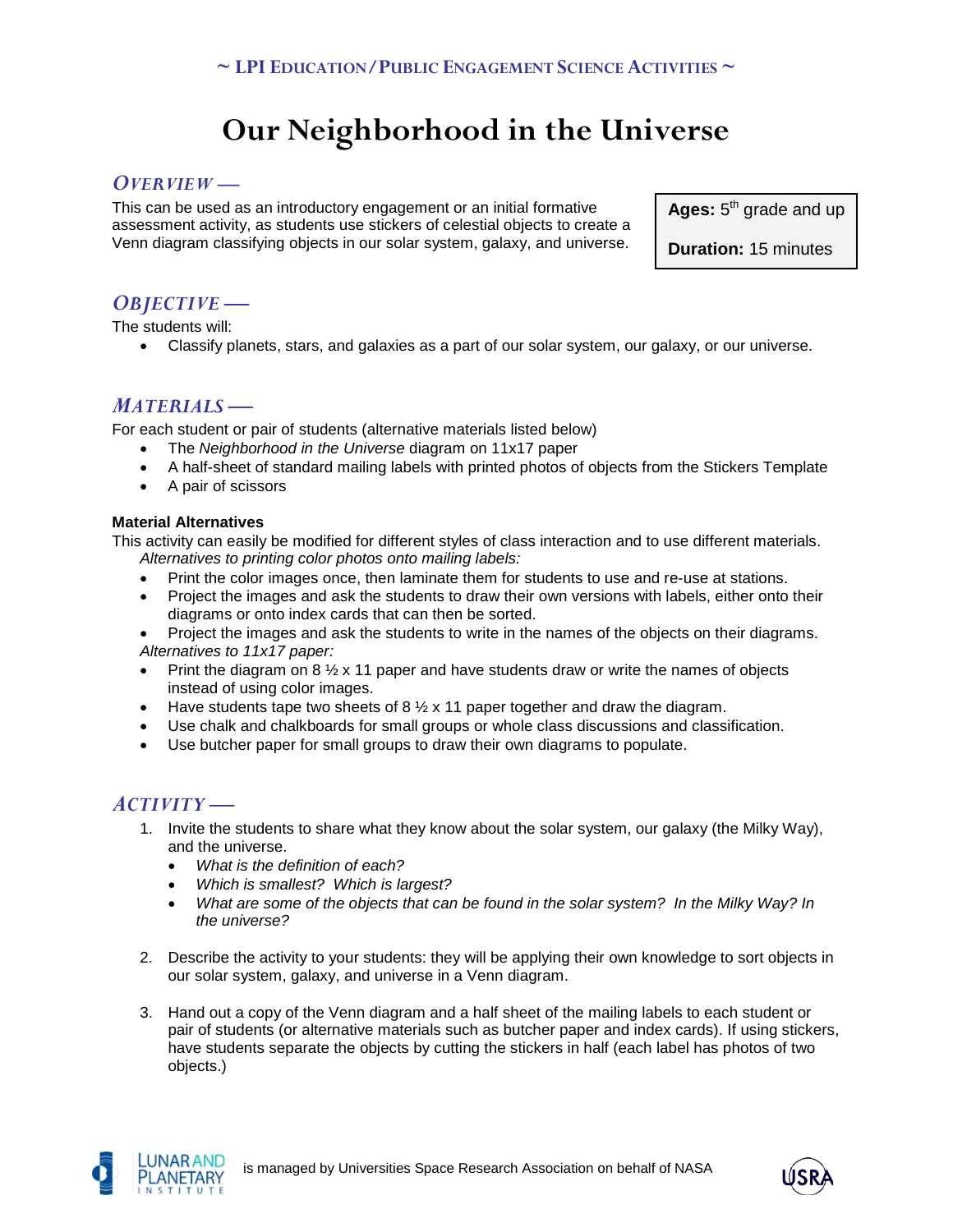## **~ LPI EDUCATION/PUBLIC ENGAGEMENT SCIENCE ACTIVITIES ~**

- 4. If students do not have prior experiences using a Venn diagram, provide and discuss a relevant example as a class, such as classifying objects located in your school, in your city, and in your state.
- 5. Ask the students to use their own knowledge about each object to place it in the appropriate part of the Venn diagram.

# *IN CONCLUSION —*

This activity can be conducted as an initial engagement or initial formative assessment. Follow-up class discussion should not be limited to the correct and incorrect answers, but also include what the students know and how they know it. If possible, invite the students to respond to others' statements rather than responding yourself.

- *Are there objects in our solar system that are not in our galaxy? What do you think of \_\_\_\_'s answer?* (Our solar system is a part of our galaxy, so everything in the solar system is a part of our galaxy.)
- *Are there objects in our galaxy that are not in our solar system? Can you share some examples? How do we know they are not in our solar system?* (Students often need to define our solar system to share their reasoning.)
- *Should we revise our earlier definitions for solar system, galaxy, and universe? What additions or changes should we make?*

### **Extensions:**

*Cosmic Survey* [\(nasawavelength.org/resource/nw-000-000-001-532\)](http://nasawavelength.org/resource/nw-000-000-001-532) will enable the students to share their understanding of the sizes and distances of assorted celestial objects. By physically manipulating images of objects in space, students represent their own mental models of space and time.

*The Incredible Two-Inch Universe* [\(nasawavelength.org/resource/nw-000-000-002-909\)](http://nasawavelength.org/resource/nw-000-000-002-909) will enable the teacher to model the different scales in our universe. Learners explore the size and scale of the universe by shrinking cosmic scale in 4 steps, from the realm of the Earth and Moon to the realm of the galaxies.

Various solar system scale activities exist, such as *Scale Model of the Solar System*  [\(nasawavelength.org/resource/nw-000-000-004-267\)](http://nasawavelength.org/resource/nw-000-000-004-267/) and *Earth, Earth's Moon and Mars Balloons* [\(nasawavelength.org/resource/nw-000-000-003-545\)](http://nasawavelength.org/resource/nw-000-000-003-545/).

*Sorting the Solar System* [\(astrosociety.org/edu/publications/tnl/70/pluto.html#10;](https://astrosociety.org/edu/publications/tnl/70/pluto.html#10) alternate version at [nightsky.jpl.nasa.gov/download-view.cfm?Doc\\_ID=459\)](https://nightsky.jpl.nasa.gov/download-view.cfm?Doc_ID=459) enables students to explore different objects in the solar system and discuss what categories scientists assign to them.

*Galaxy Sorting* [\(www.astrosociety.org/wp-content/uploads/2013/07/H5\\_Galaxy\\_Sorting.pdf\)](http://www.astrosociety.org/wp-content/uploads/2013/07/H5_Galaxy_Sorting.pdf) enables students to sort galaxy images and decide on useful classification criteria.

# *FACILITATOR INFORMATION*

### **About the activity**

Students (and the public) often confuse the solar system with the galaxy, and with the universe. This leads to a variety of misconceptions and can make it difficult to build knowledge about astronomical phenomena. This activity is intended to take a step in creating a foundation needed to understand our place in the solar system, the galaxy, and the universe.

As an introductory engagement or formative assessment activity, this requires students to use prior knowledge, and helps them become aware of their own misconceptions and limitations. *Students should not be penalized for incorrect answers, unless the activity is repeated as a summative assessment at the end of the lesson.*



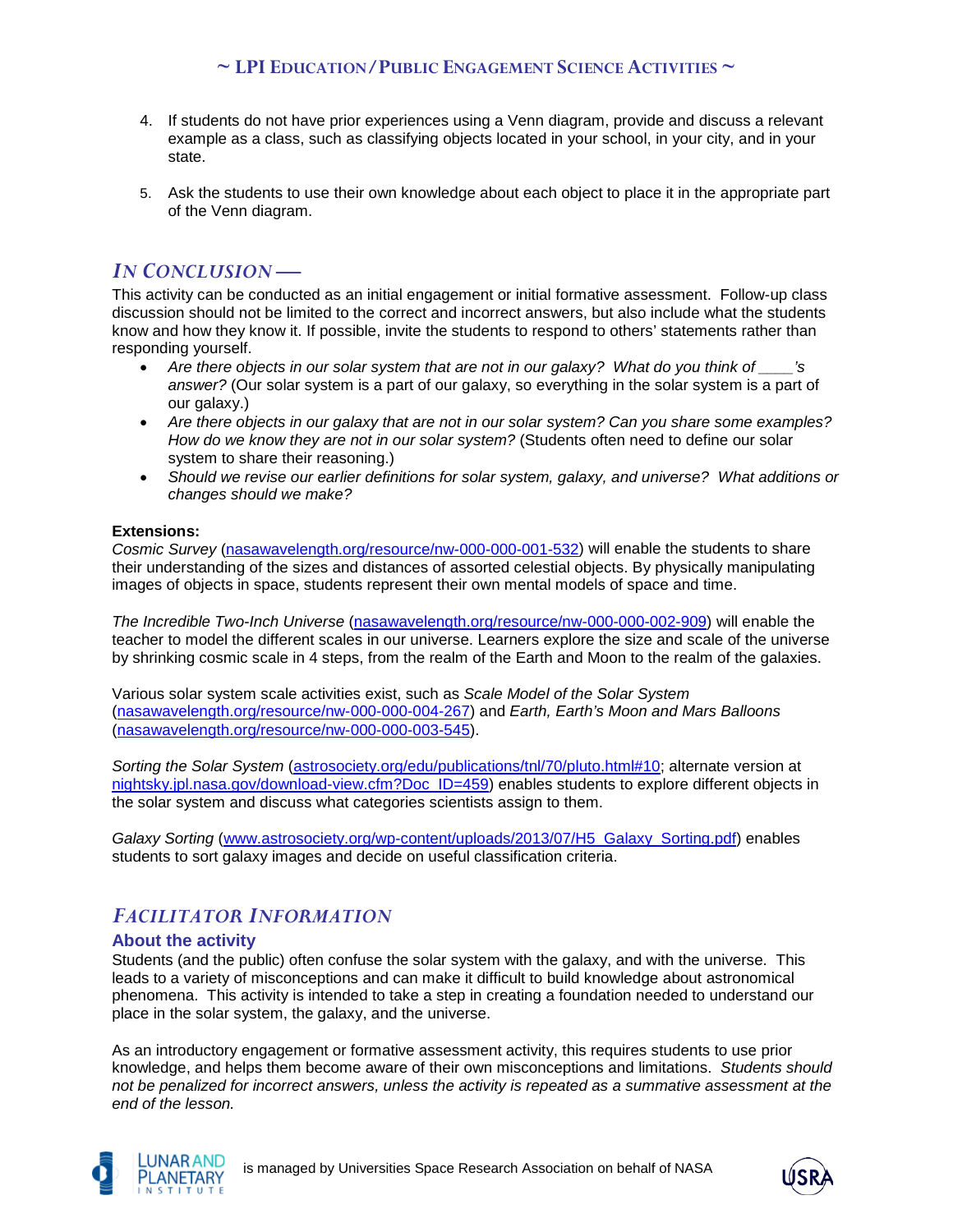# **~ LPI EDUCATION/PUBLIC ENGAGEMENT SCIENCE ACTIVITIES ~**

### **Background Information**

Our solar system includes everything that orbits our Sun: the eight planets, all of their moons, dwarf planets, asteroids, comets, and meteoroids, as well as some dust and gas.

Our galaxy (the Milky Way) includes our solar system as well as hundreds of billions of other stars, and enormous clouds of gas and dust (nebulae). Many of the stars are in clusters. Every star we can see in the sky with our eyes is in our galaxy, along with billions of other stars we can see with telescopes and hundreds of billions we cannot see.

We can use telescopes to see other galaxies. Each galaxy has its own stars and nebulae. Our universe includes all everything we can or can't see: the solar system, everything in our galaxy, and all of the other galaxies and the space in-between.

#### **Ties to the Next Generation Science Standards**

Disciplinary Core Ideas: ESS1.A: The Universe and its Stars

• Earth and its solar system are part of the Milky Way galaxy, which is one of many galaxies in the universe.

Disciplinary Core Ideas: ESS1.B: Earth and the Solar System

• The solar system consists of the sun and a collection of objects, including planets, their moons, and asteroids that are held in orbit around the sun by its gravitational pull on them.

Science and Engineering Practices: Developing and Using Models

• Develop a diagram or simple physical prototype to convey a proposed object, tool, or process.

Science and Engineering Practices: Analyzing and Interpreting Data

• Represent data in tables and/or various graphical displays (bar graphs, pictographs and/or pie charts) to reveal patterns that indicate relationships.

Science and Engineering Practices: Engaging in Argument from Evidence

• Support an argument with evidence, data, or a model.

#### **Websites For More Information and Resources**

**Solar System and Beyond:** <https://www.nasa.gov/topics/solarsystem/index.html> The latest news, images and features about NASA missions exploring our solar system and universe.

#### **NASA Wavelength:** [http://nasawavelength.org](http://nasawavelength.org/)

This is a digital collection of Earth and space science resources for educators of all levels – from elementary to college, to out-of-school programs. Search by keyword (such as galaxy) or browse by topic or audience.

#### **Windows to the Universe:** [http://www.windows2universe.org](http://www.windows2universe.org/Sun/Sun.html)

Windows to the Universe launches viewers into a variety of topics on all levels. The site is userfriendly and includes a Spanish version.

#### **Solar System Exploration: Beyond our Solar System**:

<http://solarsystem.nasa.gov/planets/beyond>

Details and graphics to put our solar system into perspective.



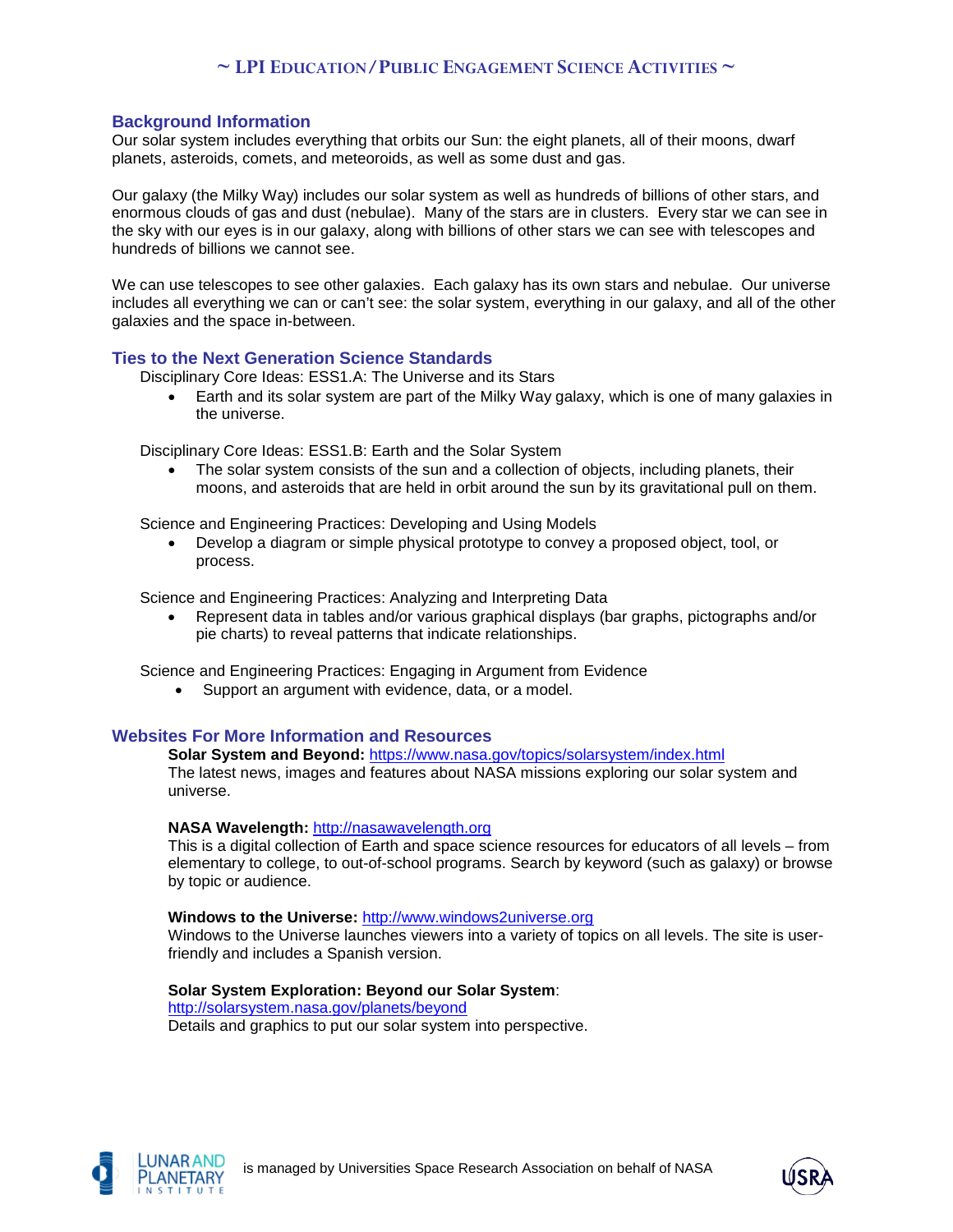# **Stickers Template**











Comet Triangulum Galaxy Jupiter Jupiter Stars (Pleiades)





















#### Galaxy **Asteroid** Asteroid Corion Nebula Polaris the North Star











#### Spiral Galaxy **Saturn's moon Titan Saturn's moon Titan** Andromeda Galaxy Sun



Comet Triangulum Galaxy Jupiter Jupiter Stars (Pleiades)



















#### Galaxy **Asteroid** Asteroid Corion Nebula Polaris the North Star